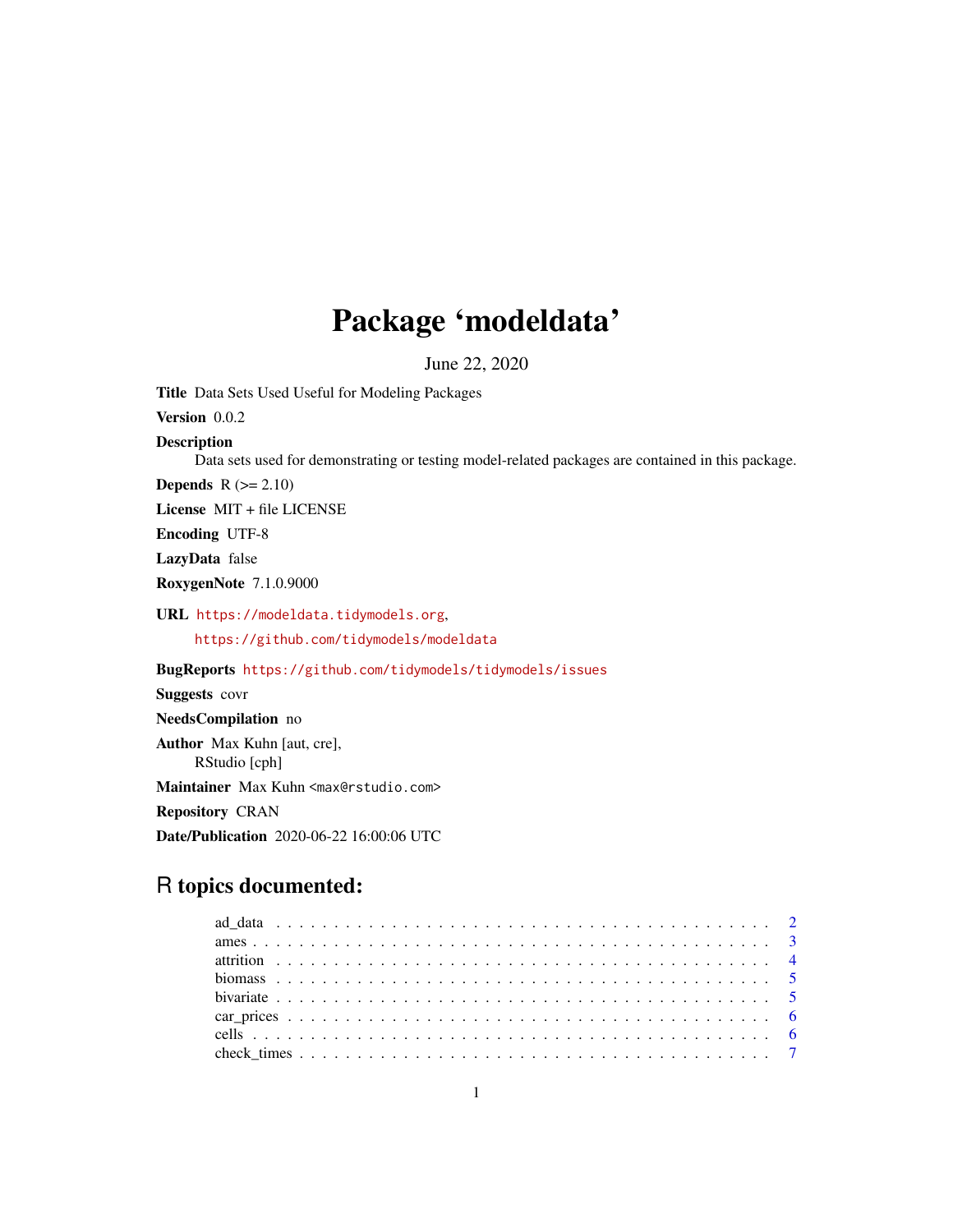<span id="page-1-0"></span>

|                                                                                                              | 23              |
|--------------------------------------------------------------------------------------------------------------|-----------------|
|                                                                                                              |                 |
|                                                                                                              |                 |
| $two\_class\_dat \ldots \ldots \ldots \ldots \ldots \ldots \ldots \ldots \ldots \ldots \ldots \ldots \ldots$ | 21              |
|                                                                                                              | 21              |
|                                                                                                              |                 |
|                                                                                                              |                 |
| scat                                                                                                         | -18             |
|                                                                                                              |                 |
|                                                                                                              |                 |
|                                                                                                              |                 |
|                                                                                                              |                 |
|                                                                                                              | $-15$           |
|                                                                                                              |                 |
|                                                                                                              | - 14            |
|                                                                                                              |                 |
|                                                                                                              |                 |
|                                                                                                              | -13             |
|                                                                                                              | - 12            |
|                                                                                                              | $-11$           |
|                                                                                                              | $\overline{11}$ |
|                                                                                                              | $\overline{10}$ |
|                                                                                                              | 10              |
|                                                                                                              | 9               |
|                                                                                                              | 9               |
|                                                                                                              |                 |

ad\_data *Alzheimer's disease data*

## Description

Alzheimer's disease data

## Details

Craig-Schapiro et al. (2011) describe a clinical study of 333 patients, including some with mild (but well-characterized) cognitive impairment as well as healthy individuals. CSF samples were taken from all subjects. The goal of the study was to determine if subjects in the early states of impairment could be differentiated from cognitively healthy individuals. Data collected on each subject included:

- Demographic characteristics such as age and gender
- Apolipoprotein E genotype
- Protein measurements of Abeta, Tau, and a phosphorylated version of Tau (called pTau)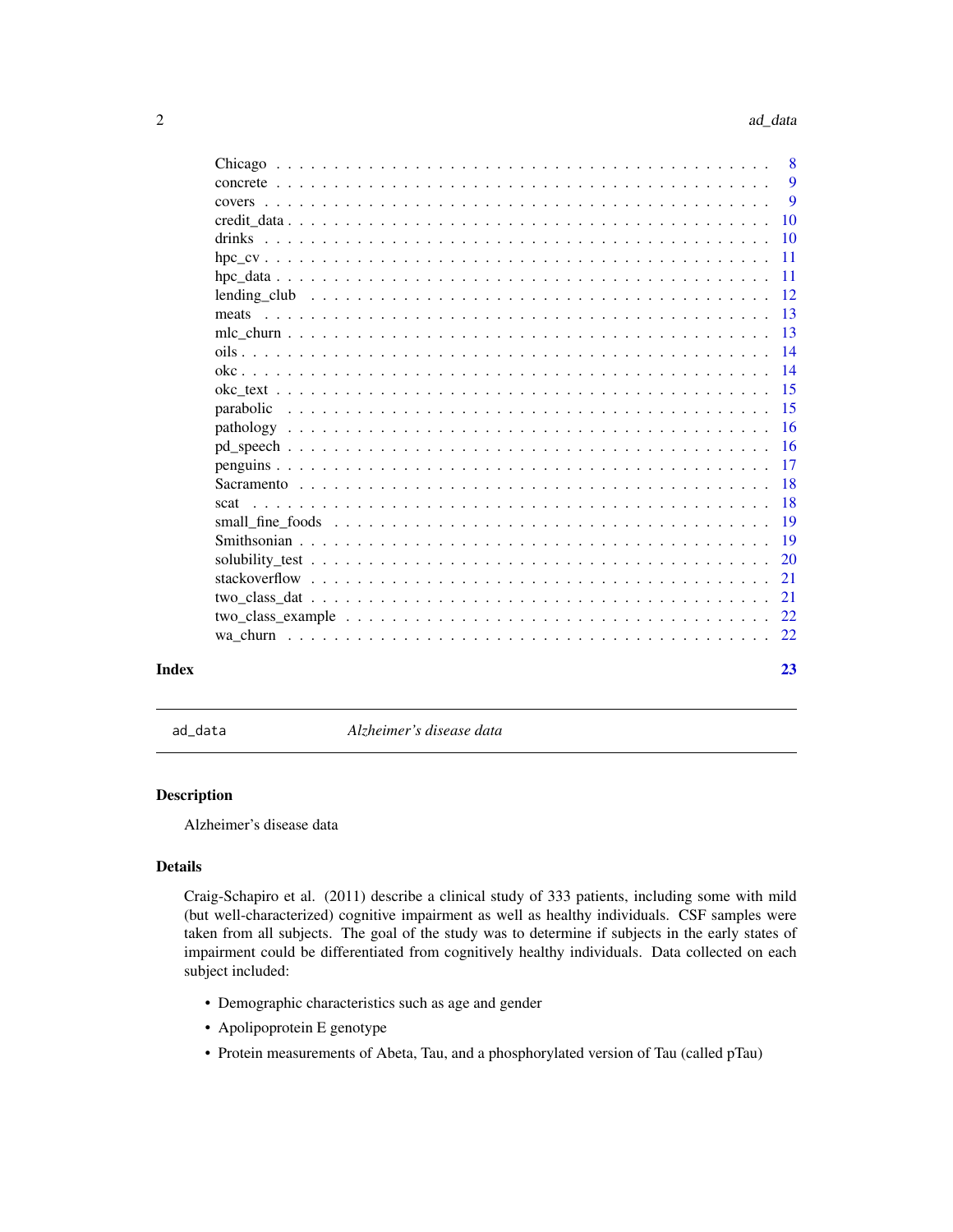<span id="page-2-0"></span>ames 3

- Proteinmeasurements of 124 exploratory biomarkers, and
- Clinical dementia scores

For these analyses, we have converted the scores to two classes: impaired and healthy. The goal of this analysis is to create classification models using the demographic and assay data to predict which patients have early stages of disease.

## Value

ad\_data a tibble

#### Source

Kuhn, M., Johnson, K. (2013) *Applied Predictive Modeling*, Springer.

Craig-Schapiro R, Kuhn M, Xiong C, Pickering EH, Liu J, Misko TP, et al. (2011) Multiplexed Immunoassay Panel Identifies Novel CSF Biomarkers for Alzheimer's Disease Diagnosis and Prognosis. PLoS ONE 6(4): e18850.

#### Examples

data(ad\_data) str(ad\_data)

ames *Ames Housing Data*

## Description

A data set from De Cock (2011) has 82 fields were recored for 2,930 properties in Ames IA. This version is copies from the AmesHousing package but does not include a few quality columns that appear to be outcomes rather than predictors.

#### Details

See this links for the sources below for more information as well as ?AmesHousing::make\_ames.

For these data, the training materials typically use:

```
library(tidymodels)
```

```
set.seed(4595)
data_split <- initial_split(ames, strata = "Sale_Price")
ames_train <- training(data_split)
ames_test <- testing(data_split)
set.seed(2453)
ames_folds<- vfold_cv(ames_train)
```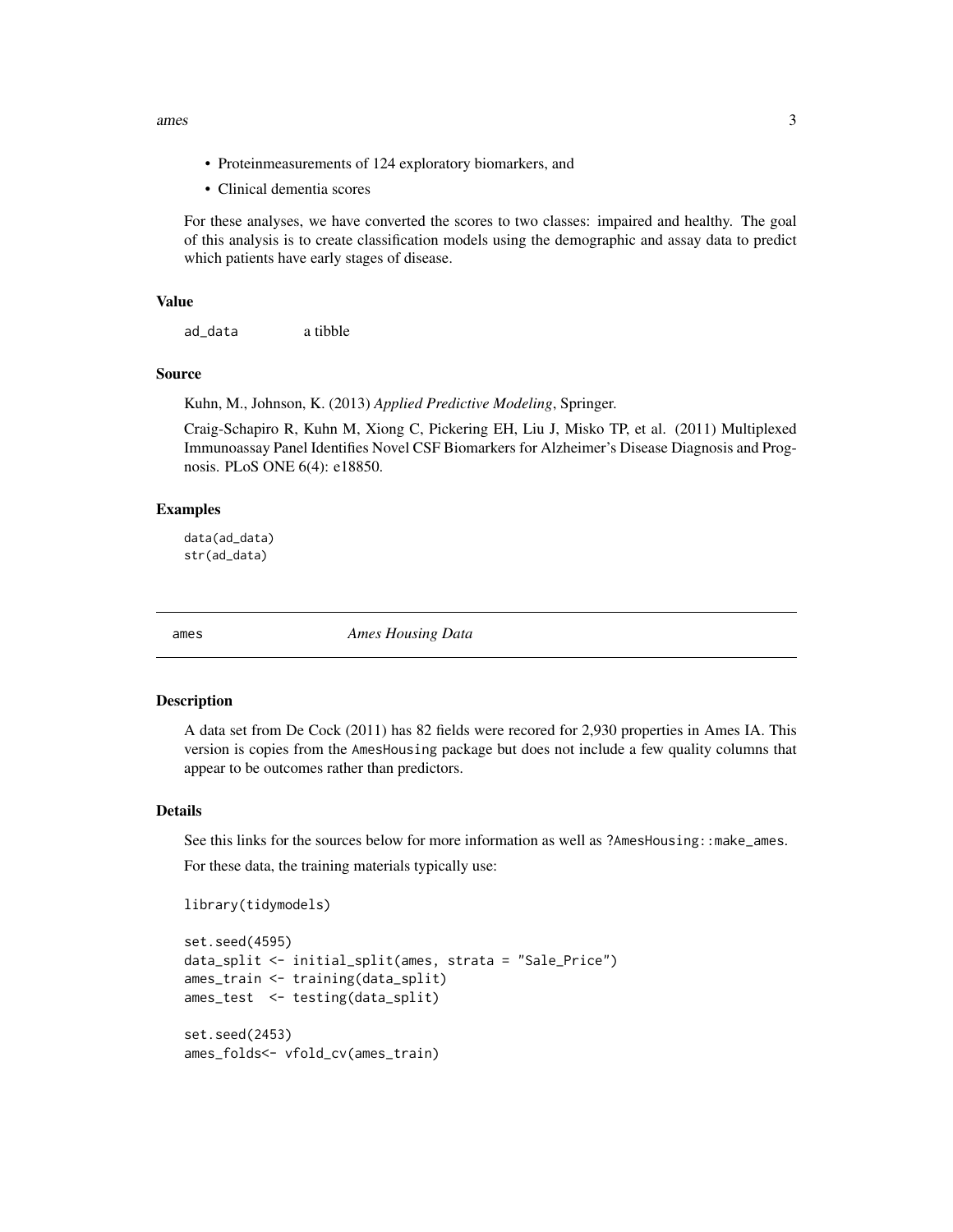#### <span id="page-3-0"></span>Value

ames a tibble

## Source

De Cock, D. (2011). "Ames, Iowa: Alternative to the Boston Housing Data as an End of Semester Regression Project," *Journal of Statistics Education*, Volume 19, Number 3.

<https://ww2.amstat.org/publications/jse/v19n3/decock/DataDocumentation.txt> <http://ww2.amstat.org/publications/jse/v19n3/decock.pdf>

attrition *Job attrition*

## Description

Job attrition

#### Details

These data are from the IBM Watson Analytics Lab. The website describes the data with "Uncover the factors that lead to employee attrition and explore important questions such as 'show me a breakdown of distance from home by job role and attrition' or 'compare average monthly income by education and attrition'. This is a fictional data set created by IBM data scientists.". There are 1470 rows.

#### Value

attrition a data frame

## Source

The IBM Watson Analytics Lab website https://www.ibm.com/communities/analytics/watson-analyticsblog/hr-employee-attrition/

## Examples

```
data(attrition)
str(attrition)
```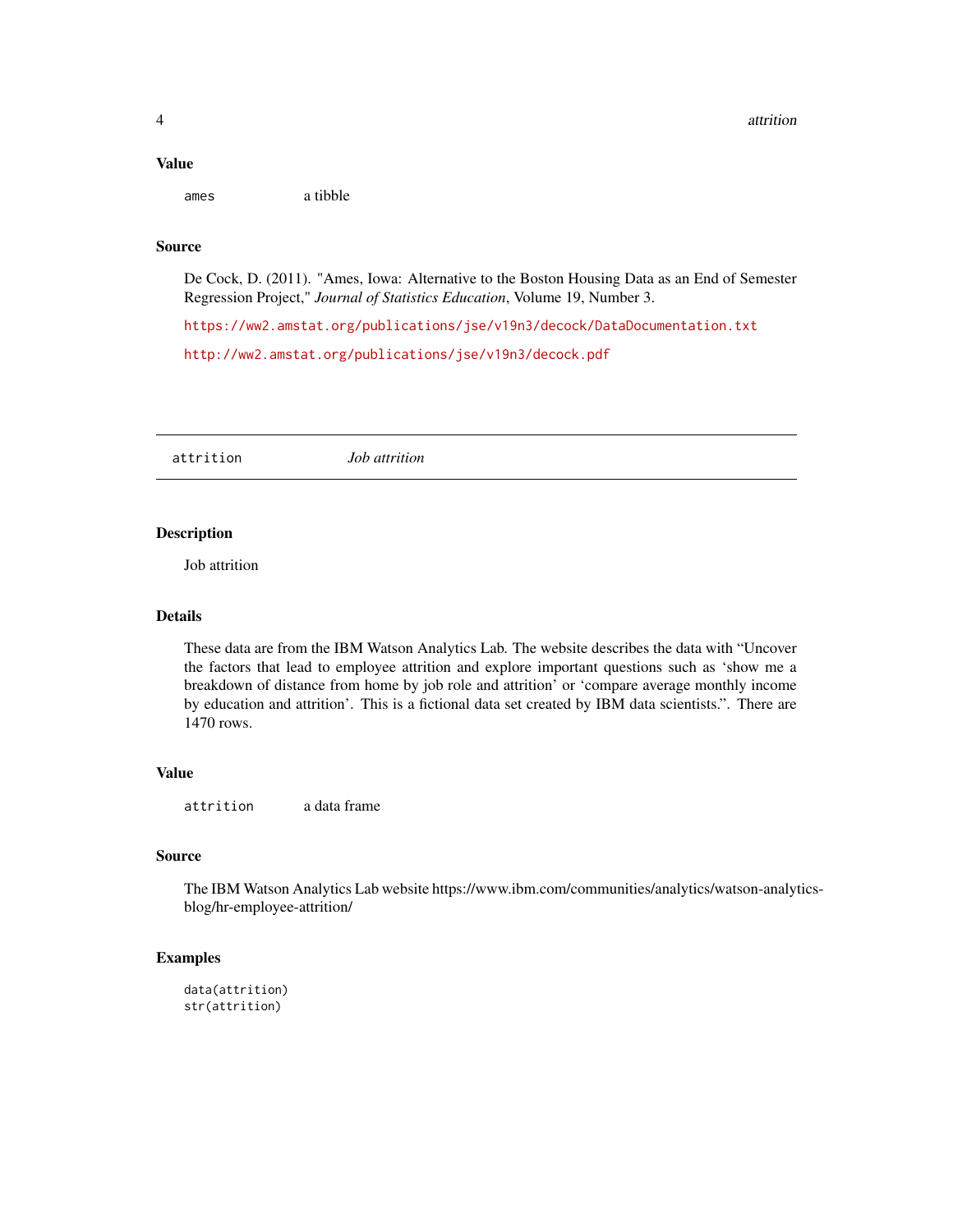<span id="page-4-0"></span>

Ghugare et al (2014) contains a data set where different biomass fuels are characterized by the amount of certain molecules (carbon, hydrogen, oxygen, nitrogen, and sulfur) and the corresponding higher heating value (HHV). These data are from their Table S.2 of the Supplementary Materials

## Value

biomass a data frame

## Source

Ghugare, S. B., Tiwary, S., Elangovan, V., and Tambe, S. S. (2013). Prediction of Higher Heating Value of Solid Biomass Fuels Using Artificial Intelligence Formalisms. *BioEnergy Research*, 1-12.

## Examples

data(biomass) str(biomass)

bivariate *Example bivariate classification data*

## Description

Example bivariate classification data

## Details

These data are a simplified version of the segmentation data contained in caret. There are three columns: A and B are predictors and the column Class is a factor with levels "One" and "Two". There are three data sets: one for training  $(n = 1009)$ , validation  $(n = 300)$ , and testing  $(n = 710)$ .

#### Value

bivariate\_train, bivariate\_test, bivariate\_val tibbles

#### Examples

data(bivariate)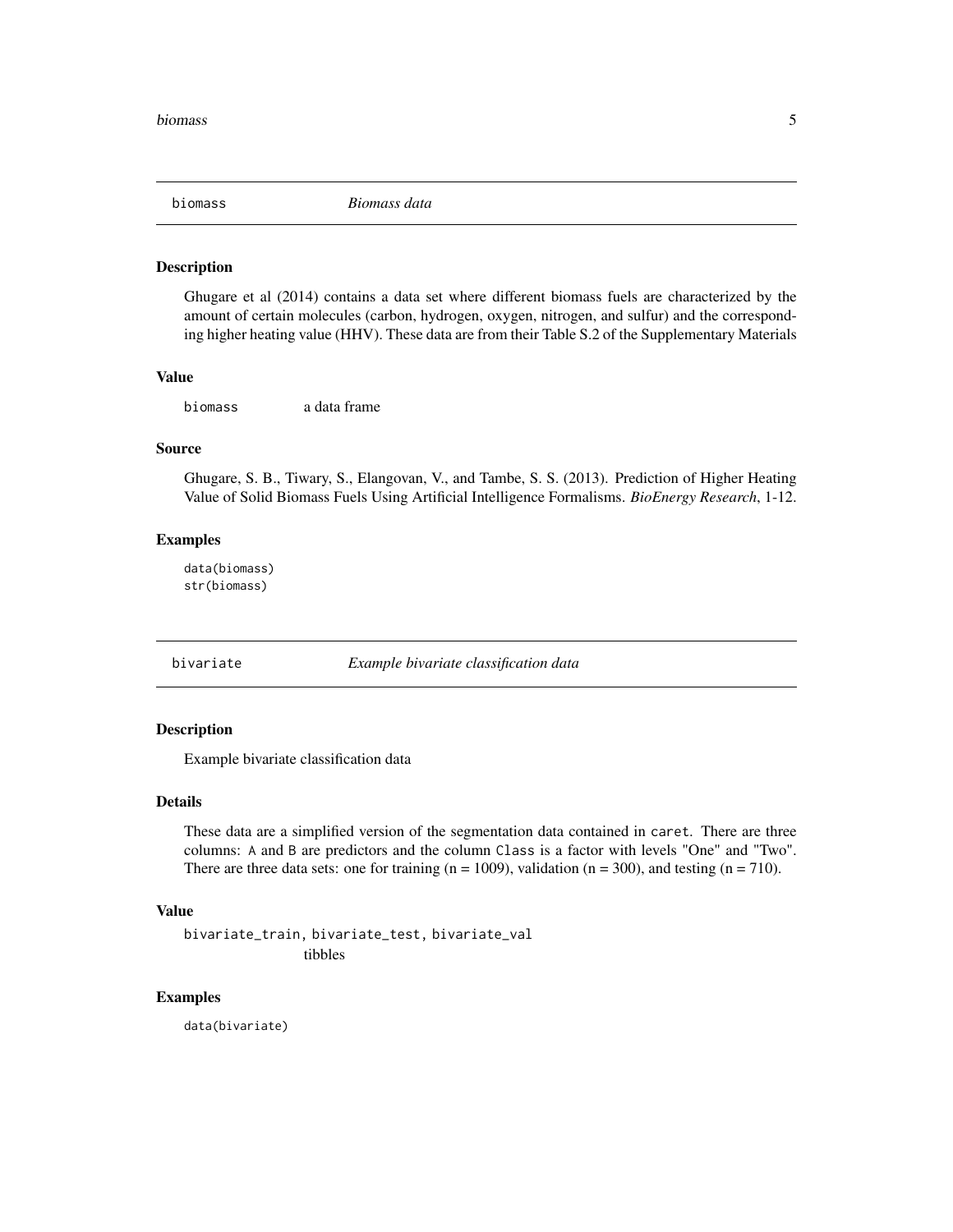<span id="page-5-0"></span>

Kuiper (2008) collected data on Kelly Blue Book resale data for 804 GM cars (2005 model year).

#### Value

cars data frame of the suggested retail price (column Price) and various characteristics of each car (columns Mileage, Cylinder, Doors, Cruise, Sound, Leather, Buick, Cadillac, Chevy, Pontiac, Saab, Saturn, convertible, coupe, hatchback, sedan and wagon)

## Source

Kuiper, S. (2008). Introduction to Multiple Regression: How Much Is Your Car Worth?, *Journal of Statistics Education*, Vol. 16 [http://jse.amstat.org/jse\\_archive.htm#2008](http://jse.amstat.org/jse_archive.htm#2008).

cells *Cell body segmentation*

#### Description

Hill, LaPan, Li and Haney (2007) develop models to predict which cells in a high content screen were well segmented. The data consists of 119 imaging measurements on 2019. The original analysis used 1009 for training and 1010 as a test set (see the column called case).

#### Details

The outcome class is contained in a factor variable called class with levels "PS" for poorly segmented and "WS" for well segmented.

The raw data used in the paper can be found at the Biomedcentral website. The version contained in cells is modified. First, several discrete versions of some of the predictors (with the suffix "Status") were removed. Second, there are several skewed predictors with minimum values of zero (that would benefit from some transformation, such as the log). A constant value of 1 was added to these fields: avg\_inten\_ch\_2, fiber\_align\_2\_ch\_3, fiber\_align\_2\_ch\_4, spot\_fiber\_count\_ch\_4 and total\_inten\_ch\_2.

#### Value

cells a tibble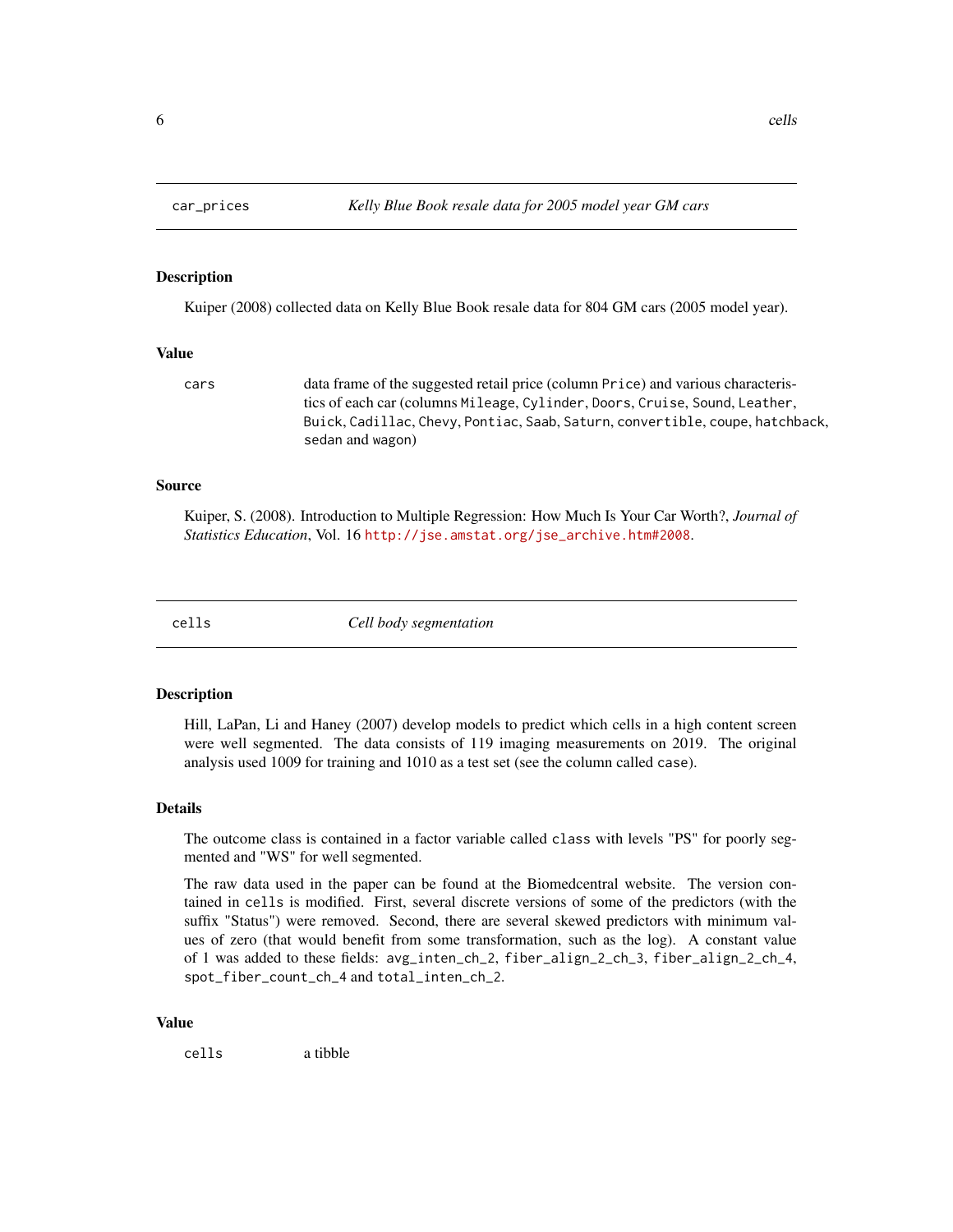## <span id="page-6-0"></span>check\_times 7

### Source

Hill, LaPan, Li and Haney (2007). Impact of image segmentation on high-content screening data quality for SK-BR-3 cells, *BMC Bioinformatics*, Vol. 8, pg. 340, [http://www.biomedcentral.](http://www.biomedcentral.com/1471-2105/8/340) [com/1471-2105/8/340](http://www.biomedcentral.com/1471-2105/8/340).

check\_times *Execution time data*

## Description

These data were collected from the CRAN web page for 13,626 R packages. The time to complete the standard package checking routine was collected In some cases, the package checking process is stopped due to errors and these data are treated as censored. It is less than 1 percent.

#### Details

As predictors, the associated package source code were downloaded and parsed to create predictors, including

- authors: The number of authors in the author field.
- imports: The number of imported packages.
- suggests: The number of packages suggested.
- depends: The number of hard dependencies.
- Roxygen: a binary indicator for whether Roxygen was used for documentation.
- gh: a binary indicator for whether the URL field contained a GitHub link.
- rforge: a binary indicator for whether the URL field contained a link to R-forge.
- descr: The number of characters (or, in some cases, bytes) in the description field.
- r\_count: The number of R files in the R directory.
- r\_size: The total disk size of the R files.
- ns\_import: Estimated number of imported functions or methods.
- ns\_export: Estimated number of exported functions or methods.
- s3\_methods: Estimated number of S3 methods.
- s4\_methods: Estimated number of S4 methods.
- doc\_count: How many Rmd or Rnw files in the vignettes directory.
- doc\_size: The disk size of the Rmd or Rnw files.
- src\_count: The number of files in the src directory.
- src\_size: The size on disk of files in the src directory.
- data\_count The number of files in the data directory.
- data\_size: The size on disk of files in the data directory.
- testthat\_count: The number of files in the testthat directory.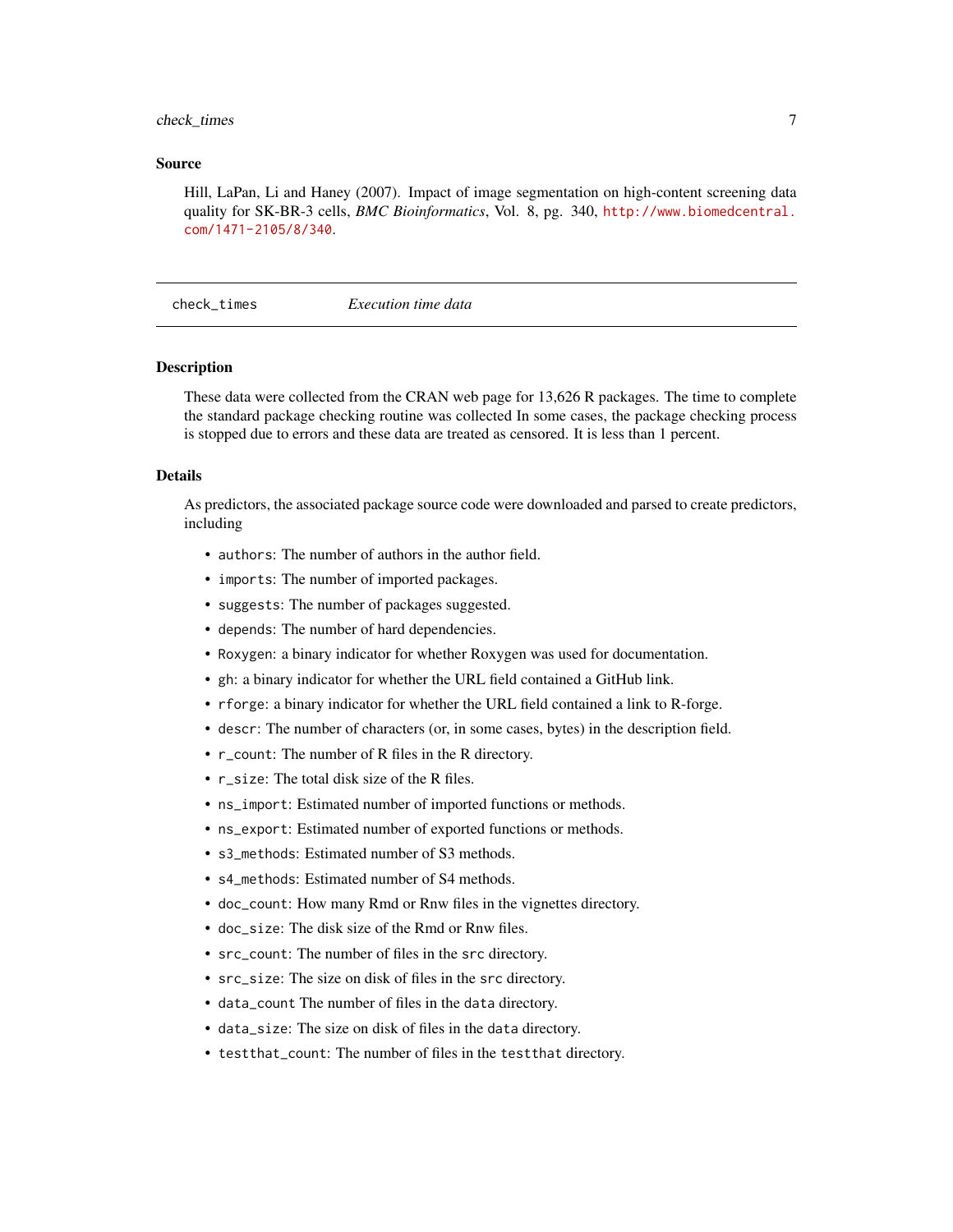- <span id="page-7-0"></span>• testthat\_size: The size on disk of files in the testthat directory.
- check\_time: The time (in seconds) to run R CMD check using the "r-devel-windows-ix86+x86\_64' flavor.
- status: An indicator for whether the tests completed.

Data were collected on 2019-01-20.

#### Value

check\_times a data frame

#### Source

**CRAN** 

## Examples

data(check\_times) str(check\_times)

Chicago *Chicago ridership data*

#### Description

Chicago ridership data

#### Details

These data are from Kuhn and Johnson (2020) and contain an *abbreviated* training set for modeling the number of people (in thousands) who enter the Clark and Lake L station.

The date column corresponds to the current date. The columns with station names (Austin through California) are a *sample* of the columns used in the original analysis (for file size reasons). These are 14 day lag variables (i.e. date - 14 days). There are columns related to weather and sports team schedules.

The station at 35th and Archer is contained in the column Archer\_35th to make it a valid R column name.

#### Value

| Chicago  | a tibble                  |
|----------|---------------------------|
| stations | a vector of station names |

#### Source

Kuhn and Johnson (2020), *Feature Engineering and Selection*, Chapman and Hall/CRC . [https:](https://bookdown.org/max/FES/) [//bookdown.org/max/FES/](https://bookdown.org/max/FES/) and <https://github.com/topepo/FES>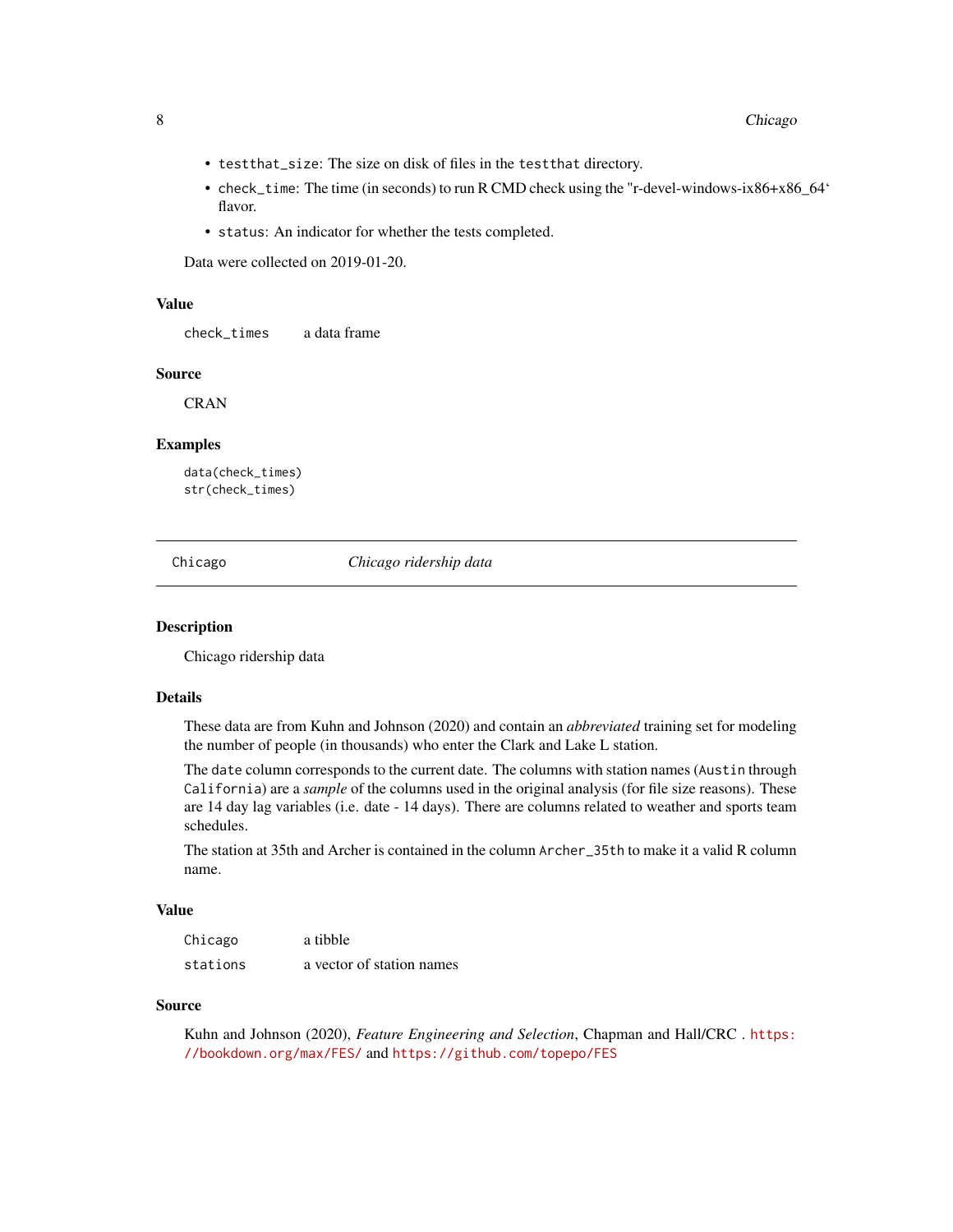#### <span id="page-8-0"></span>concrete 9

### Examples

```
data(Chicago)
str(Chicago)
stations
```
concrete *Compressive strength of concrete mixtures*

## Description

Yeh (2006) describes an aggregated data set for experimental designs used to test the compressive strength of concrete mixtures. The data are used by Kuhn and Johnson (2013).

### Value

concrete a tibble

## Source

Yeh I (2006). "Analysis of Strength of Concrete Using Design of Experiments and Neural Networks." *Journal of Materials in Civil Engineering*, 18, 597-604.

Kuhn, M., Johnson, K. (2013) *Applied Predictive Modeling*, Springer.

## Examples

data(concrete)

covers *Raw cover type data*

#### Description

These data are raw data describing different types of forest cover-types from the UCI Machine Learning Database (see link below). There is one column in the data that has a few difference pieces of textual information (of variable lengths).

## Value

covers a data frame

#### Source

https://archive.ics.uci.edu/ml/machine-learning-databases/covtype/covtype.info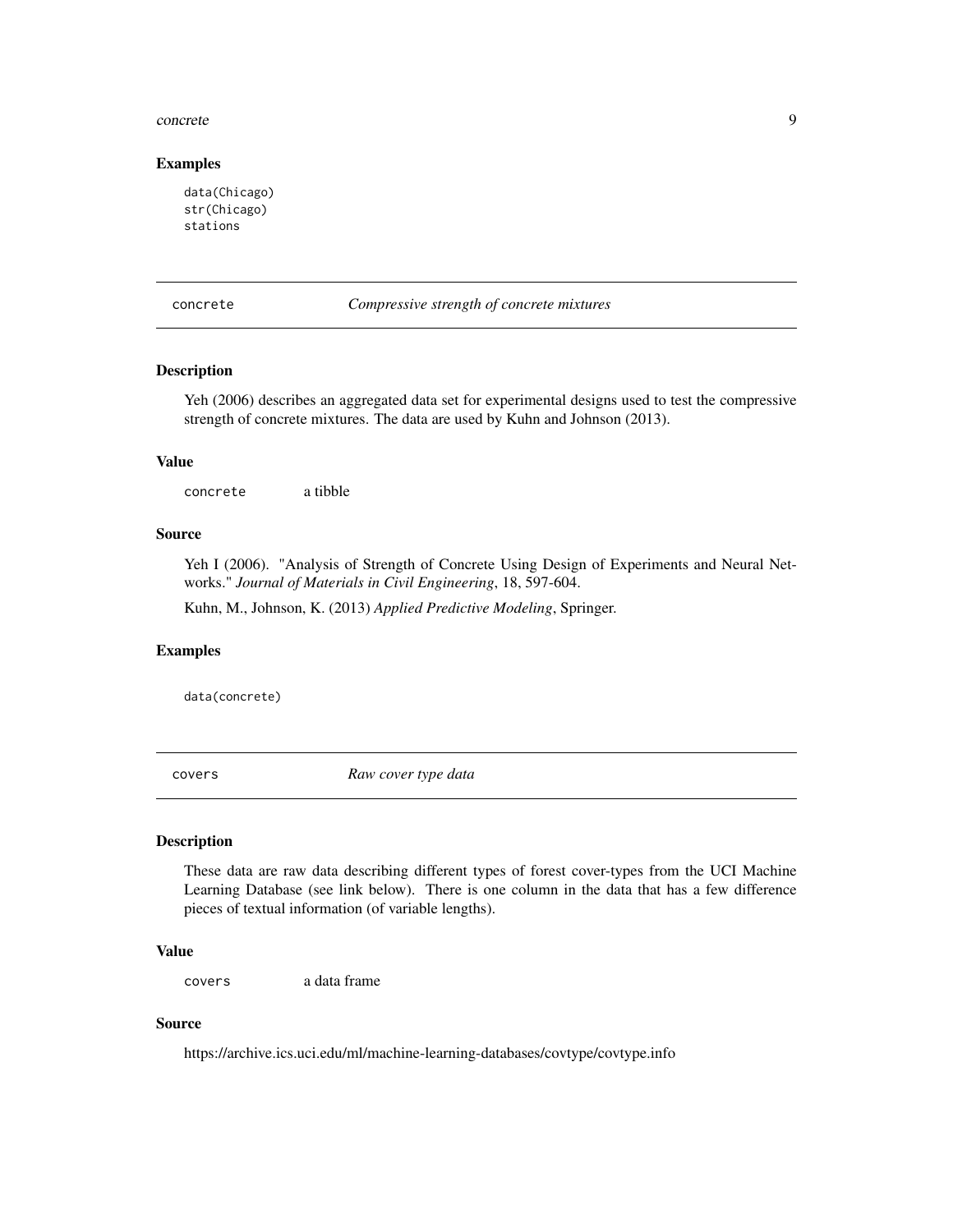<span id="page-9-0"></span>10 drinks

## Examples

data(covers) str(covers)

credit\_data *Credit data*

## Description

These data are from the website of Dr. Lluís A. Belanche Muñoz by way of a github repository of Dr. Gaston Sanchez. One data point is a missing outcome was removed from the original data.

## Value

credit\_data a data frame

#### Source

https://github.com/gastonstat/CreditScoring, http://bit.ly/2kkBFrk

## Examples

data(credit\_data) str(credit\_data)

drinks *Sample time series data*

## Description

Sample time series data

## Details

Drink sales. The exact name of the series from FRED is: "Merchant Wholesalers, Except Manufacturers' Sales Branches and Offices Sales: Nondurable Goods: Beer, Wine, and Distilled Alcoholic Beverages Sales"

## Value

drinks a tibble

## Source

The Federal Reserve Bank of St. Louis website https://fred.stlouisfed.org/series/S4248SM144NCEN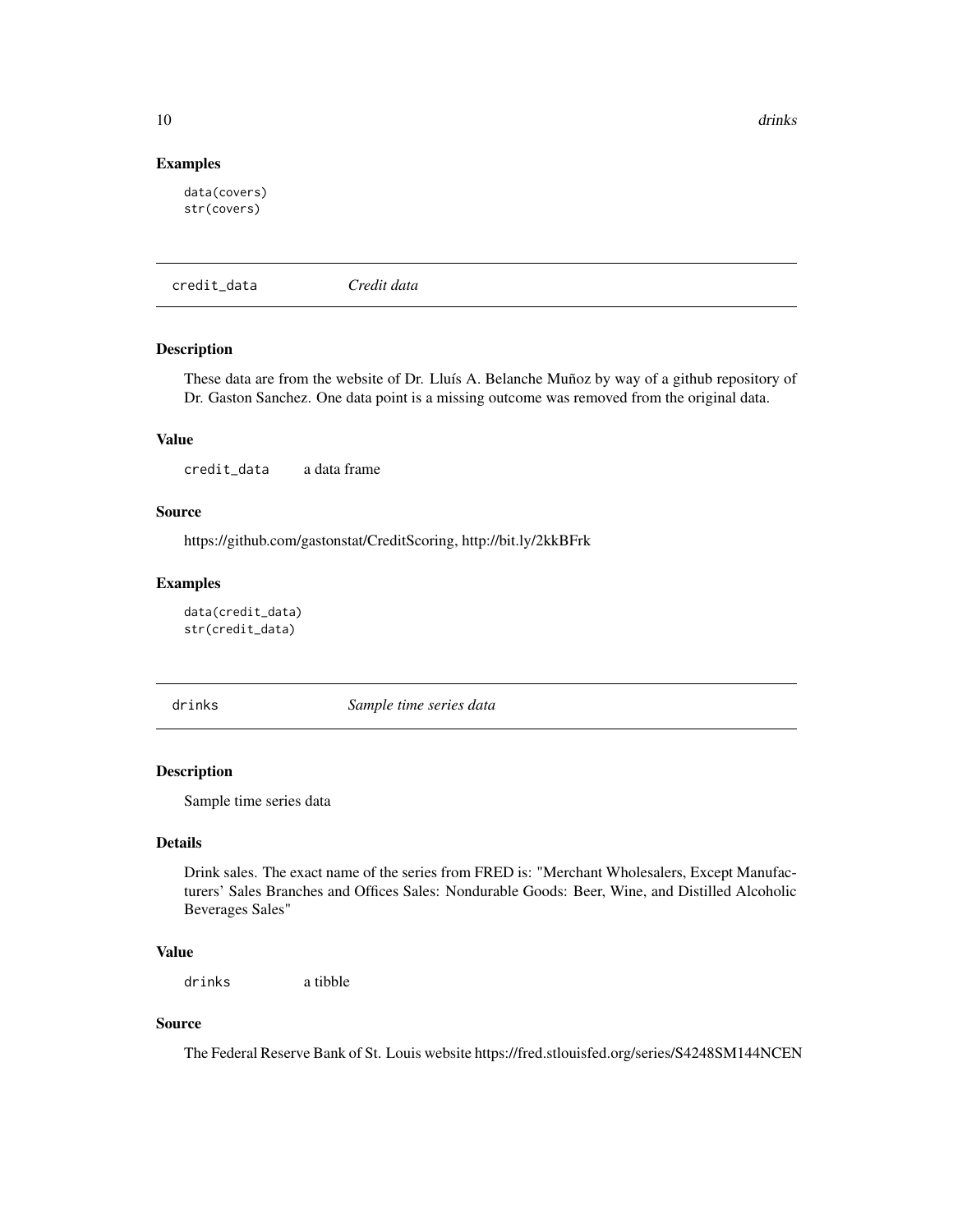#### <span id="page-10-0"></span> $hpc\_cv$  11

### Examples

data(drinks) str(drinks)

hpc\_cv *Class probability predictions*

### Description

Class probability predictions

## Details

This data frame contains the predicted classes and class probabilities for a linear discriminant analysis model fit to the HPC data set from Kuhn and Johnson (2013). These data are the assessment sets from a 10-fold cross-validation scheme. The data column columns for the true class (obs), the class prediction (pred) and columns for each class probability (columns VF, F, M, and L). Additionally, a column for the resample indicator is included.

## Value

hpc\_cv a data frame

## Source

Kuhn, M., Johnson, K. (2013) *Applied Predictive Modeling*, Springer

#### Examples

data(hpc\_cv) str(hpc\_cv)

hpc\_data *High-performance computing system data*

#### Description

Kuhn and Johnson (2013) describe a data set where characteristics of unix jobs were used to classify there completion times as either very fast (1 min or less, VF), fast (1–50 min, F), moderate (5–30 min, M), or long (greater than 30 min, L).

## Value

hpc\_data a tibble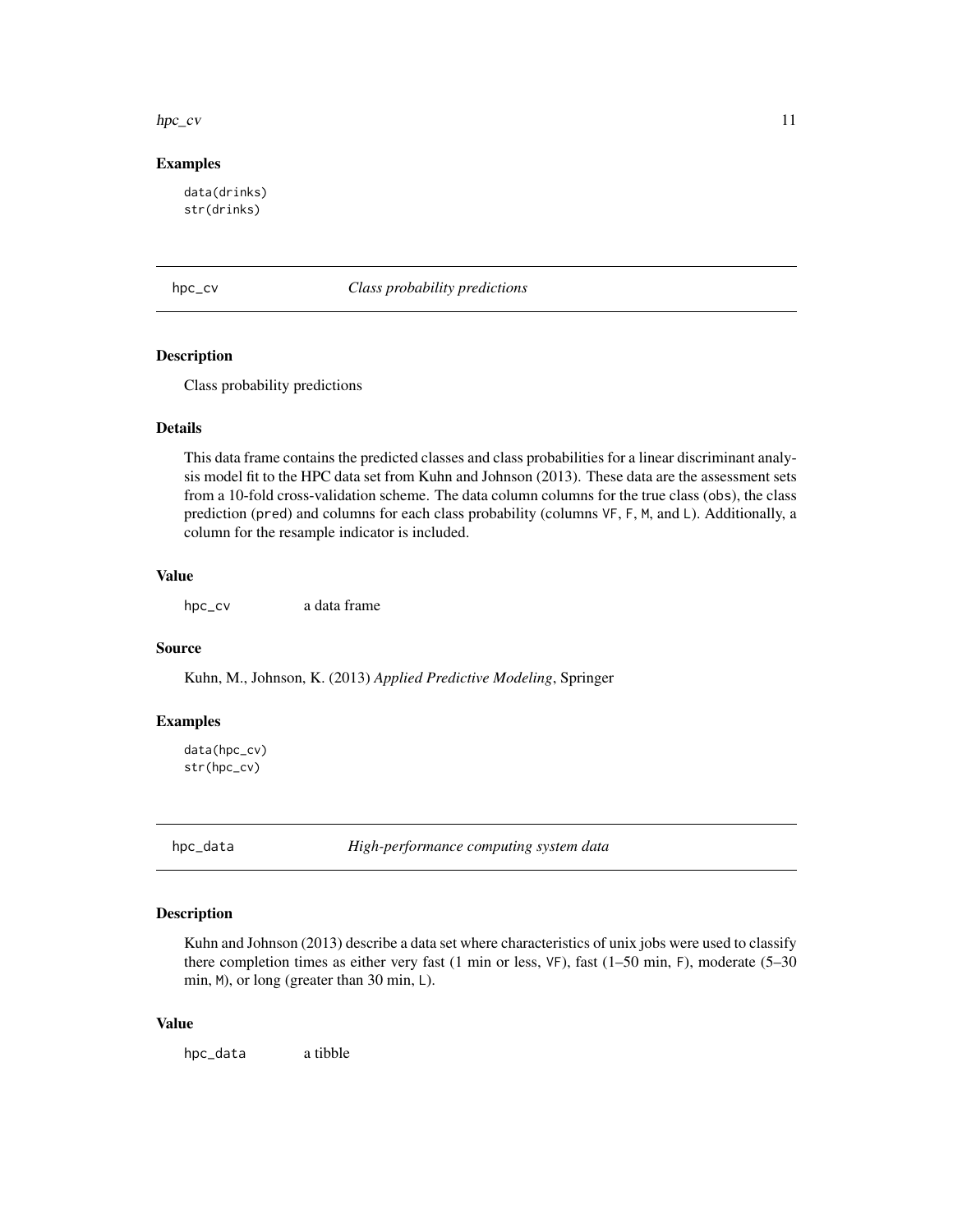## <span id="page-11-0"></span>Source

Kuhn, M., Johnson, K. (2013) *Applied Predictive Modeling*, Springer.

## Examples

data(hpc\_data)

lending\_club *Loan data*

## Description

Loan data

## Details

These data were downloaded from the Lending Club access site (see below) and are from the first quarter of 2016. A subset of the rows and variables are included here. The outcome is in the variable Class and is either "good" (meaning that the loan was fully paid back or currently on-time) or "bad" (charged off, defaulted, of 21-120 days late). A data dictionary can be found on the source website.

## Value

lending\_club a data frame

## Source

Lending Club Statistics https://www.lendingclub.com/info/download-data.action

## Examples

```
data(lending_club)
str(lending_club)
```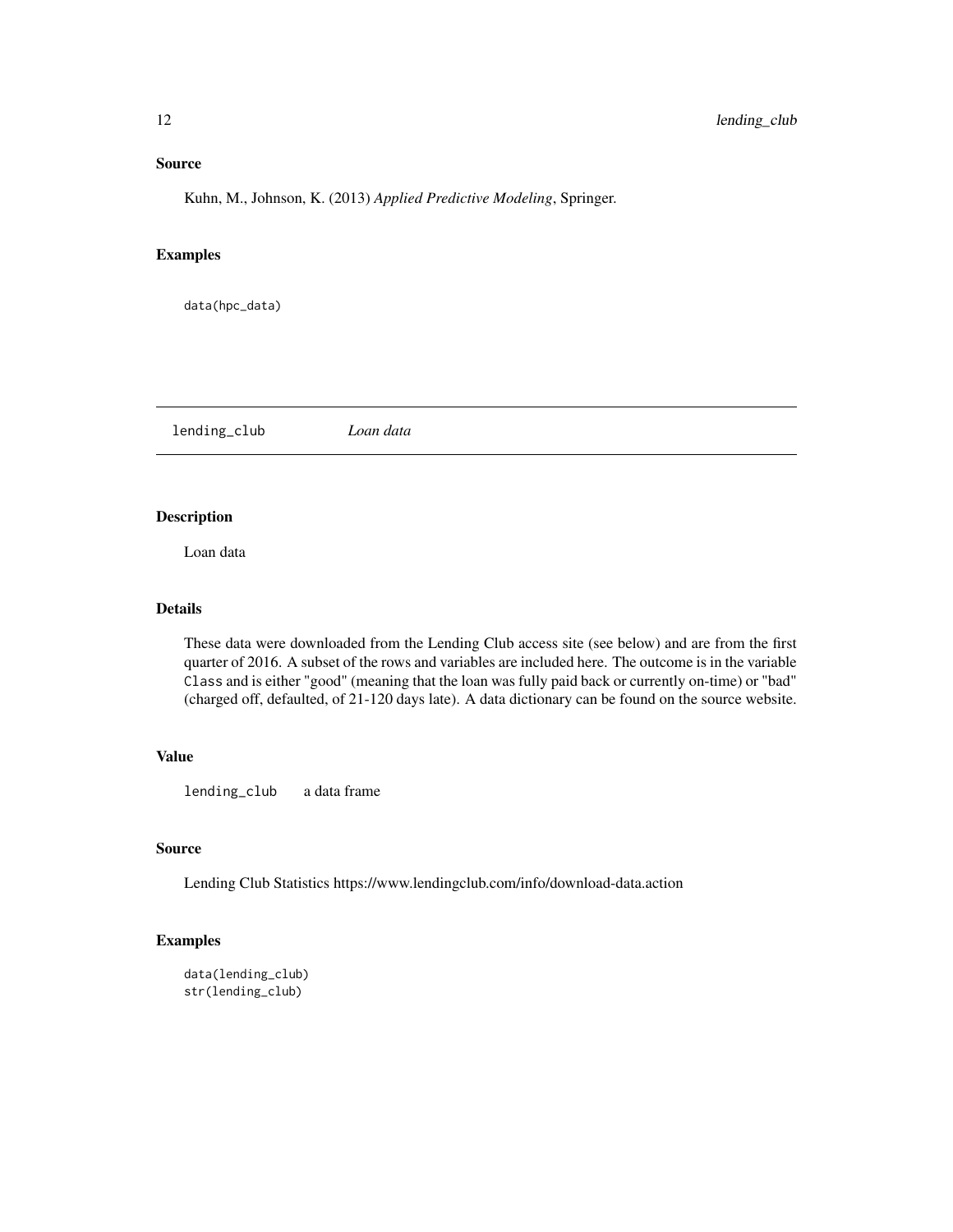"These data are recorded on a Tecator Infratec Food and Feed Analyzer working in the wavelength range 850 - 1050 nm by the Near Infrared Transmission (NIT) principle. Each sample contains finely chopped pure meat with different moisture, fat and protein contents.

## Details

If results from these data are used in a publication we want you to mention the instrument and company name (Tecator) in the publication. In addition, please send a preprint of your article to

Karin Thente, Tecator AB, Box 70, S-263 21 Hoganas, Sweden

The data are available in the public domain with no responsibility from the original data source. The data can be redistributed as long as this permission note is attached."

"For each meat sample the data consists of a 100 channel spectrum of absorbances and the contents of moisture (water), fat and protein. The absorbance is -log10 of the transmittance measured by the spectrometer. The three contents, measured in percent, are determined by analytic chemistry."

Included here are the traning, monitoring and test sets.

#### Value

meats a tibble

#### Examples

data(meats)

mlc\_churn *Customer churn data*

#### **Description**

A data set from the MLC++ machine learning software for modeling customer churn. There are 19 predictors, mostly numeric: state (categorical), account\_length area\_code international\_plan (yes/no), voice\_mail\_plan (yes/no), number\_vmail\_messages total\_day\_minutes total\_day\_calls total\_day\_charge total\_eve\_minutes total\_eve\_calls total\_eve\_charge total\_night\_minutes total\_night\_calls total\_night\_charge total\_intl\_minutes total\_intl\_calls total\_intl\_charge, and number\_customer\_service\_calls.

#### Details

The outcome is contained in a column called churn (also yes/no). A note in one of the source files states that the data are "artificial based on claims similar to real world".

<span id="page-12-0"></span>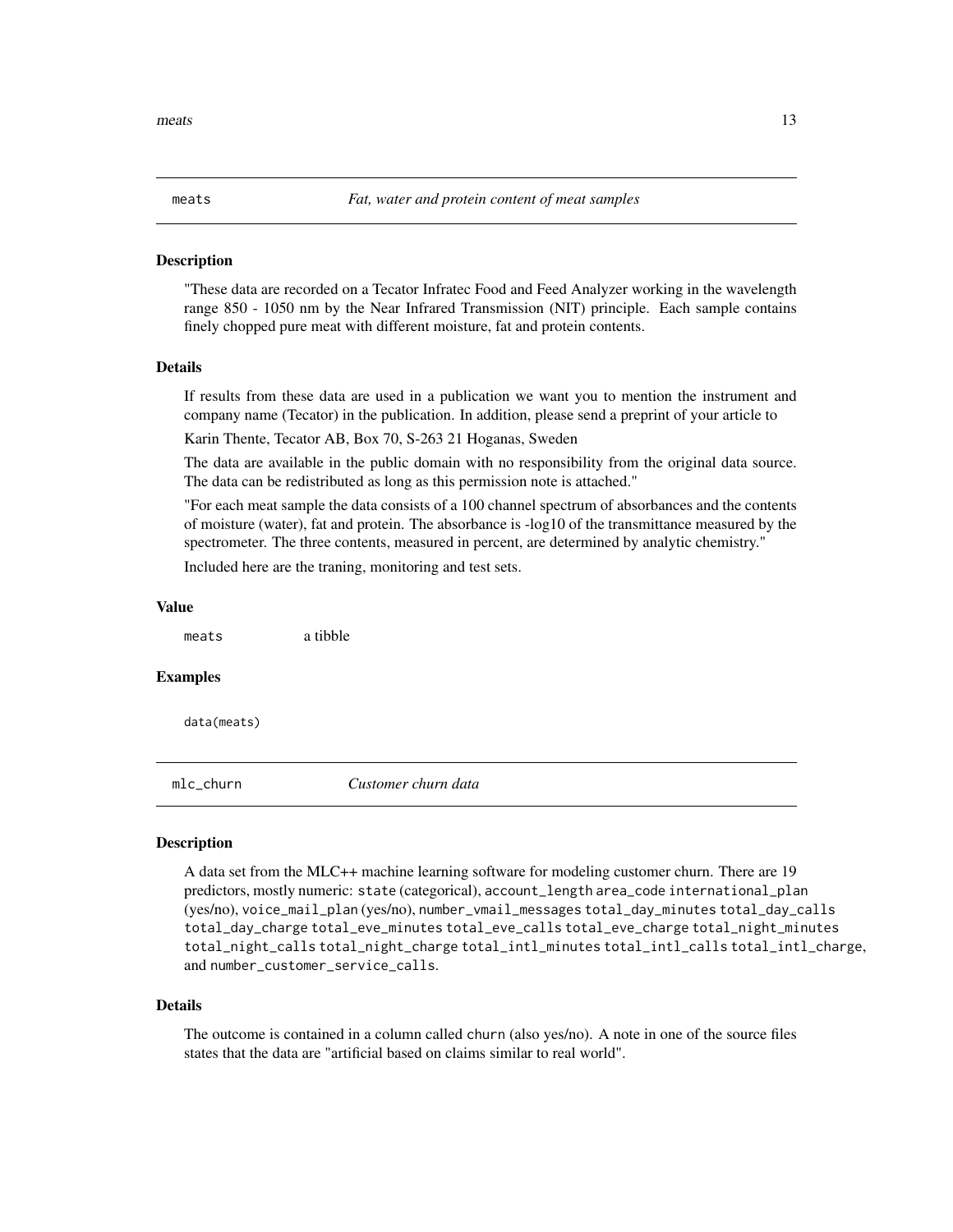## <span id="page-13-0"></span>Value

mlc\_churn a tibble

#### Source

<http://www.sgi.com/tech/mlc/>

#### oils *Fatty acid composition of commercial oils*

#### Description

Fatty acid concentrations of commercial oils were measured using gas chromatography. The data is used to predict the type of oil. Note that only the known oils are in the data set. Also, the authors state that there are 95 samples of known oils. However, we count 96 in Table 1 (pgs. 33-35).

#### Value

oils a tibble

#### Source

Brodnjak-Voncina et al. (2005). Multivariate data analysis in classification of vegetable oils characterized by the content of fatty acids, *Chemometrics and Intelligent Laboratory Systems*, Vol. 75:31-45.

okc *OkCupid data*

## Description

These are a sample of columns of users of OkCupid dating website. The data are from Kim and Escobedo-Land (2015). Permission to use this data set was explicitly granted by OkCupid.

#### Value

okc a data frame

#### Source

Kim, A. Y., and A. Escobedo-Land. 2015. "OkCupid Data for Introductory Statistics and Data Science Courses." *Journal of Statistics Education: An International Journal on the Teaching and Learning of Statistics*.

## Examples

data(okc) str(okc)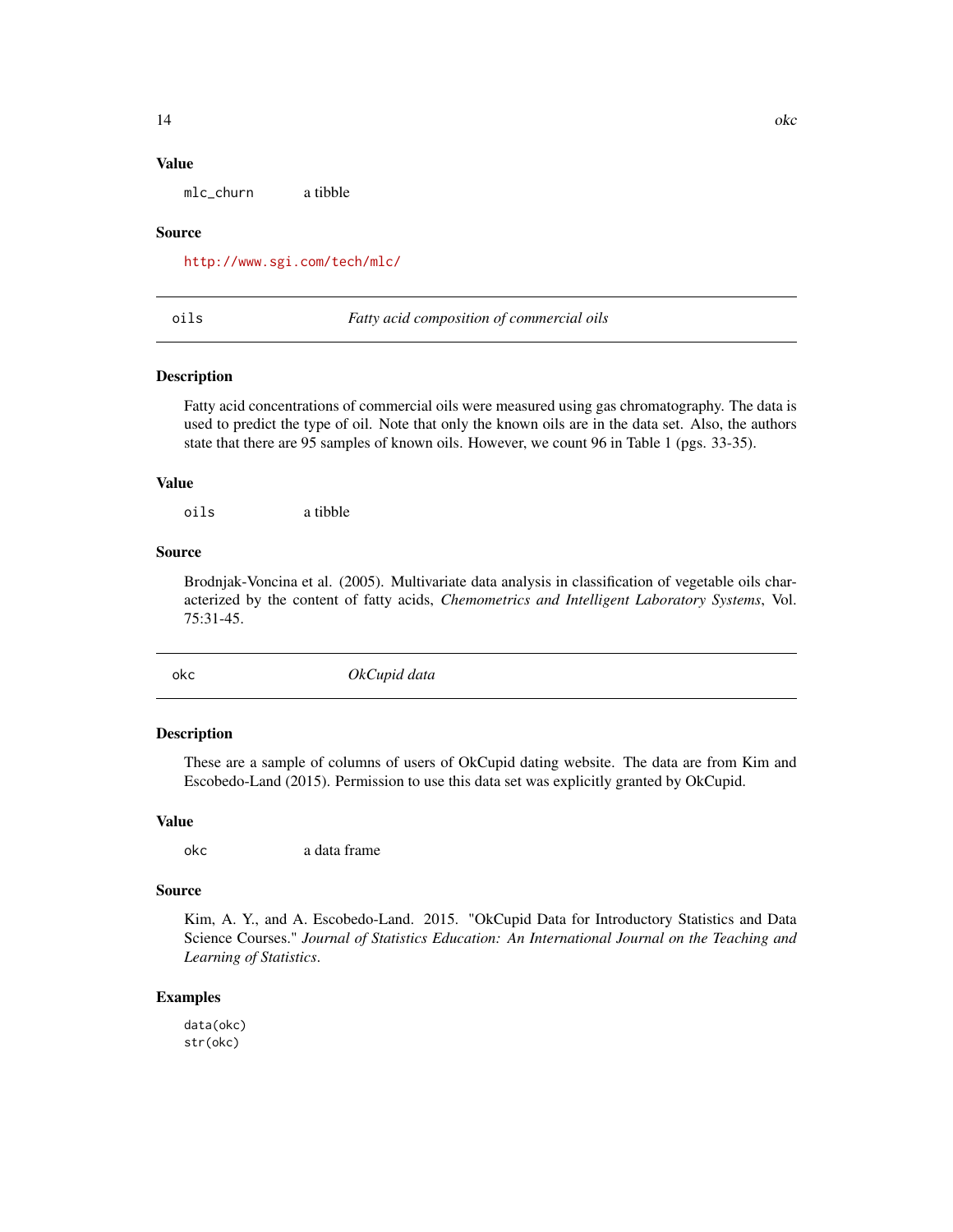<span id="page-14-0"></span>

These are a sample of columns and users of OkCupid dating website. The data are from Kim and Escobedo-Land (2015). Permission to use this data set was explicitly granted by OkCupid. The data set contains 10 text fields filled out by users.

## Value

okc\_text a tibble

## Source

Kim, A. Y., and A. Escobedo-Land. 2015. "OkCupid Data for Introductory Statistics and Data Science Courses." *Journal of Statistics Education: An International Journal on the Teaching and Learning of Statistics*.

#### Examples

data(okc\_text) str(okc\_text)

parabolic *Parabolic class boundary data*

## Description

Parabolic class boundary data

## Details

These data were simulated. There are two correlated predictors and two classes in the factor outcome.

#### Value

parabolic a data frame

## Examples

data(parabolic)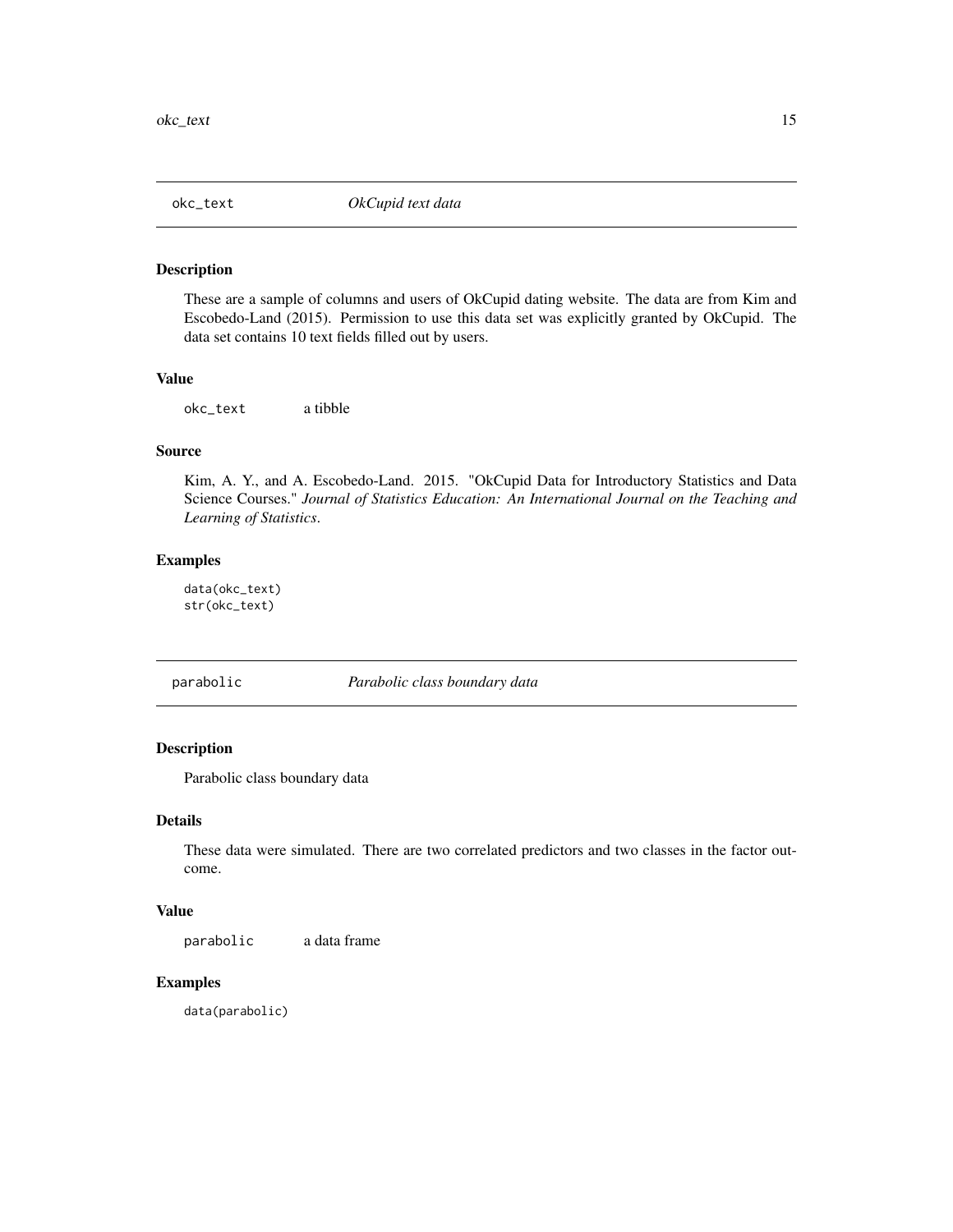<span id="page-15-0"></span>

Liver pathology data

#### Details

These data have the results of a *x*-ray examination to determine whether liver is abnormal or not (in the scan column) versus the more extensive pathology results that approximate the truth (in pathology).

#### Value

pathology a data frame

### Source

Altman, D.G., Bland, J.M. (1994) "Diagnostic tests 1: sensitivity and specificity," *British Medical Journal*, vol 308, 1552.

#### Examples

data(pathology) str(pathology)

pd\_speech *Parkinson's disease speech classification data set*

#### Description

Parkinson's disease speech classification data set

#### Details

From the UCI ML archive, the description is "The data used in this study were gathered from 188 patients with PD (107 men and 81 women) with ages ranging from 33 to 87 (65.1 p/m 10.9) at the Department of Neurology in Cerrahpaşa Faculty of Medicine, Istanbul University. The control group consists of 64 healthy individuals (23 men and 41 women) with ages varying between 41 and 82 (61.1 p/m 8.9). During the data collection process, the microphone is set to 44.1 KHz and following the physician's examination, the sustained phonation of the vowel /a/ was collected from each subject with three repetitions."

The data here are averaged over the replicates.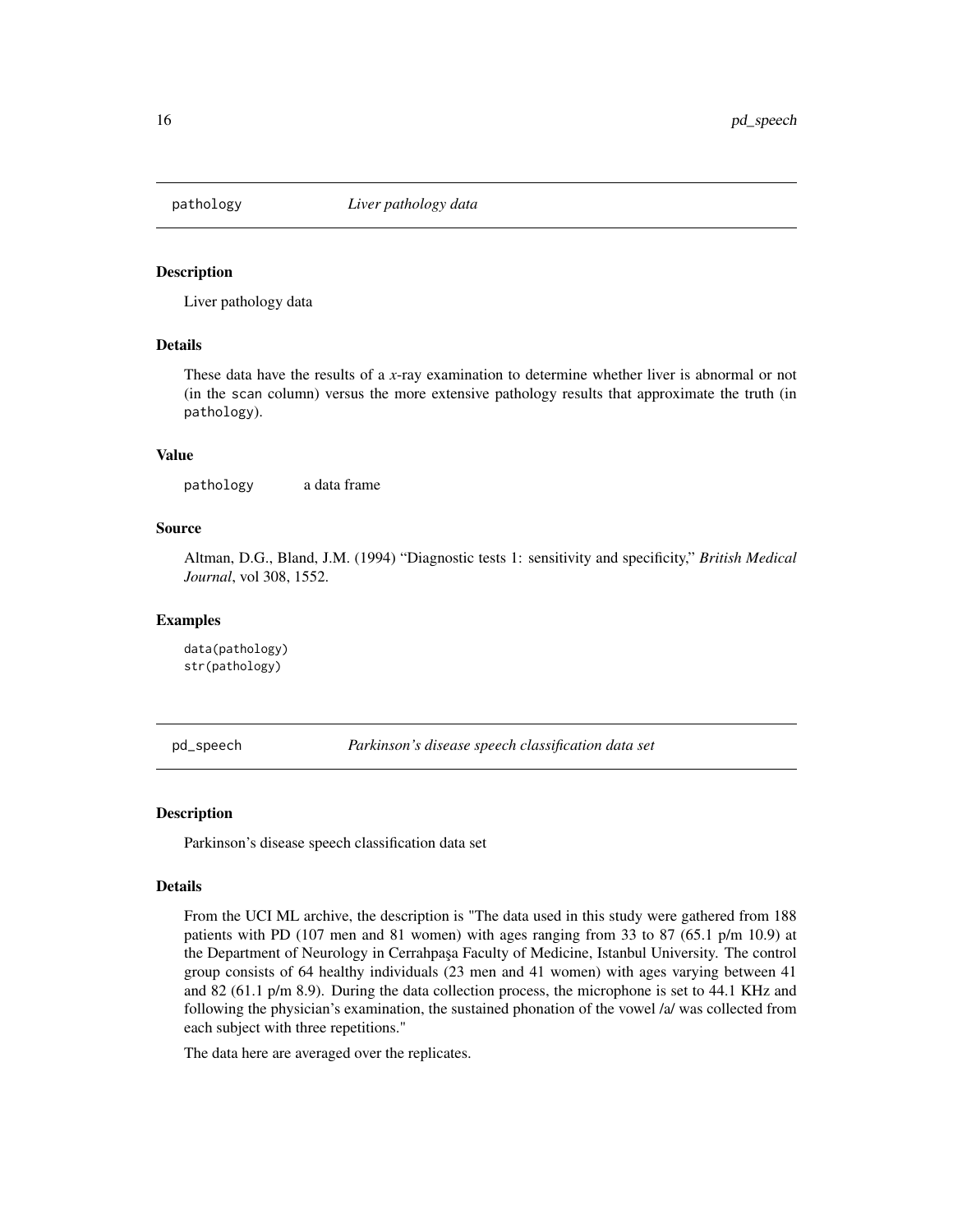#### <span id="page-16-0"></span>penguins and the contract of the contract of the contract of the contract of the contract of the contract of the contract of the contract of the contract of the contract of the contract of the contract of the contract of t

## Value

pd\_speech a data frame

#### Source

UCI ML repository (data) https://archive.ics.uci.edu/ml/datasets/Parkinson%27s+Disease+Classification#,

Sakar et al (2019), "A comparative analysis of speech signal processing algorithms for Parkinson's disease classification and the use of the tunable Q-factor wavelet transform", *Applied Soft Computing*, V74, pg 255-263.

## Examples

data(pd\_speech) str(pd\_speech)

penguins *Palmer Station penguin data*

#### Description

A data set from Gorman, Williams, and Fraser (2014) containing measurements from different types of penguins. This version of the data was retrieved from Allison Horst's palmerpenguins package on 2020-06-22.

#### Value

penguins a tibble

#### Source

Gorman KB, Williams TD, Fraser WR (2014) Ecological Sexual Dimorphism and Environmental Variability within a Community of Antarctic Penguins (*Genus Pygoscelis*). PLoS ONE 9(3): e90081. <https://doi.org/10.1371/journal.pone.0090081>

<https://github.com/allisonhorst/palmerpenguins>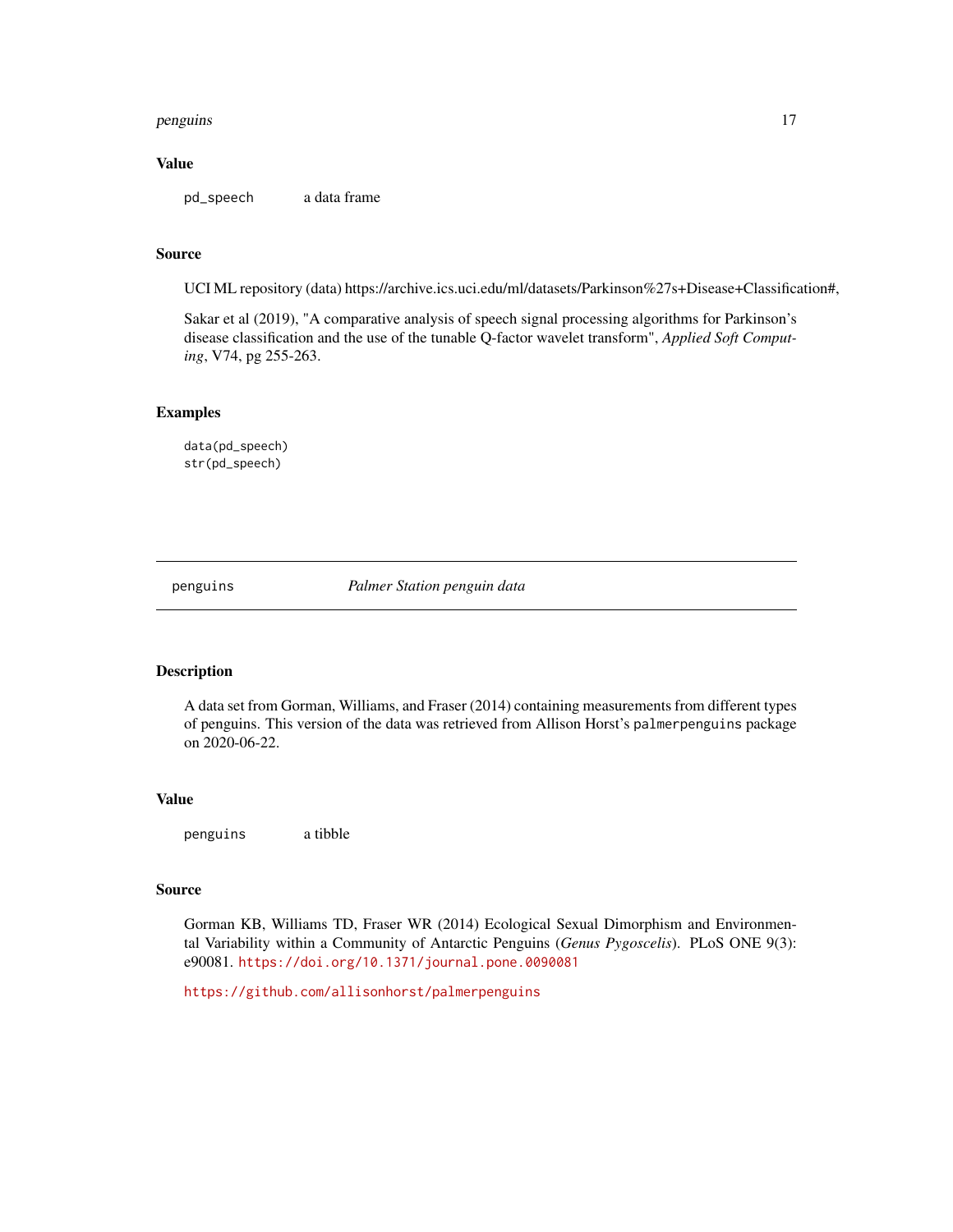<span id="page-17-0"></span>This data frame contains house and sale price data for 932 homes in Sacramento CA. The original data were obtained from the website for the SpatialKey software. From their website: "The Sacramento real estate transactions file is a list of 985 real estate transactions in the Sacramento area reported over a five-day period, as reported by the Sacramento Bee." Google was used to fill in missing/incorrect data.

#### Value

Sacramento a tibble

#### Source

SpatialKey website: <https://support.spatialkey.com/spatialkey-sample-csv-data>

### Examples

data(Sacramento)

scat *Morphometric data on scat*

#### Description

Reid (2015) collected data on animal feses in coastal California. The data consist of DNA verified species designations as well as fields related to the time and place of the collection and the scat itself. The data are on the three main species.

#### Value

scat a tibble

#### Source

Reid, R. E. B. (2015). A morphometric modeling approach to distinguishing among bobcat, coyote and gray fox scats. *Wildlife Biology*, 21(5), 254-262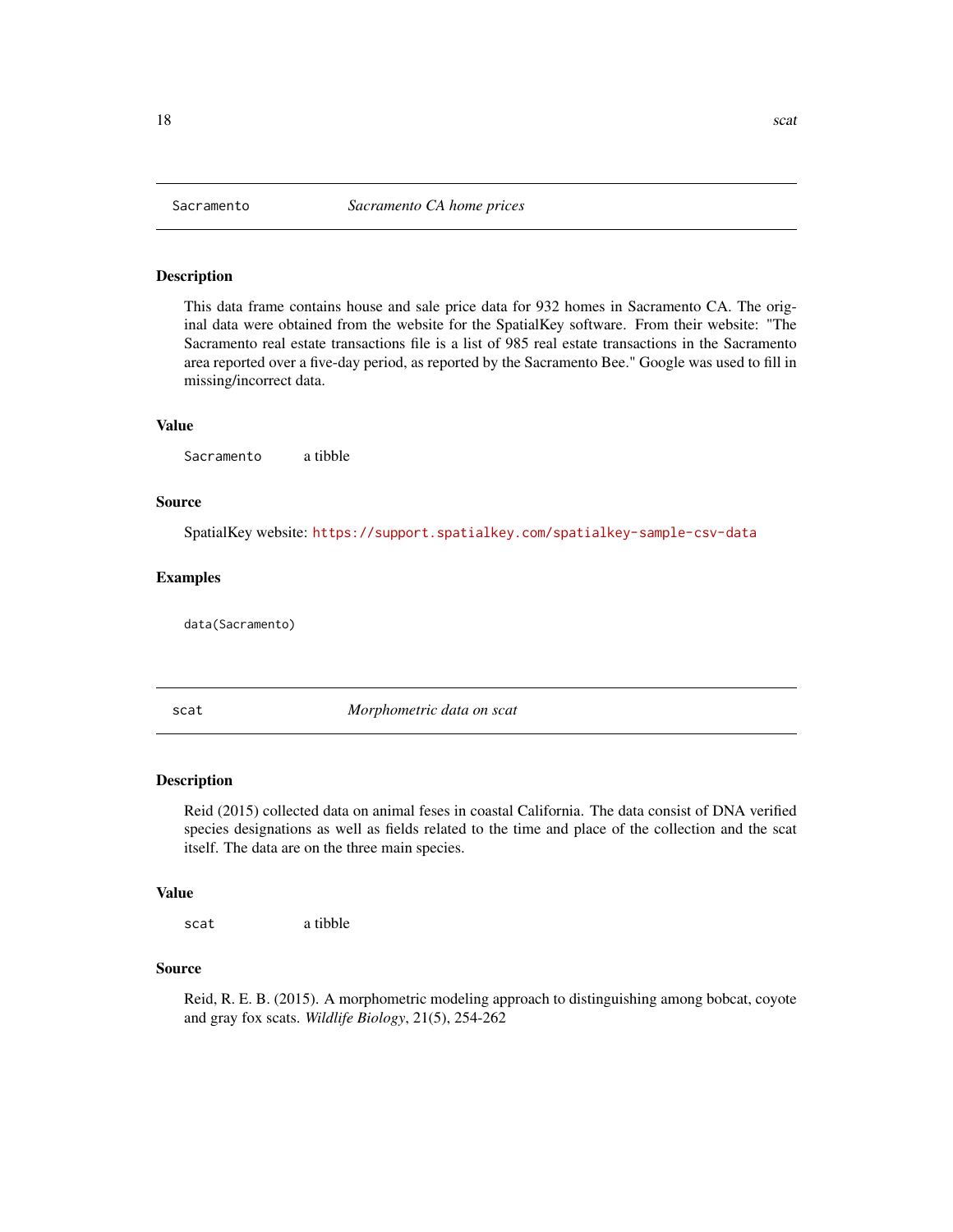<span id="page-18-0"></span>Fine foods example data

#### Details

These data are from Amazon, who describe it as "This dataset consists of reviews of fine foods from amazon. The data span a period of more than 10 years, including all ~500,000 reviews up to October 2012. Reviews include product and user information, ratings, and a plaintext review."

A subset of the data are contained here and are split into a training and test set. The training set sampled 10 products and retained all of their individual reviews. Since the reviews within these products are correlated, we recommend resampling the data using a leave-one-product-out approach. The test set sampled 500 products that were not included in the training set and selected a single review at random for each.

There is a column for the product, a column for the text of the review, and a factor column for a class variable. The outcome is whether the reviewer gave the product a 5-star rating or not.

#### Value

training\_data, testing\_data tibbles

#### Source

https://snap.stanford.edu/data/web-FineFoods.html

## Examples

data(small\_fine\_foods) str(training\_data)

Smithsonian *Smithsonian museums*

## **Description**

Geocodes for the Smithsonian museums (circa 2018).

#### Value

Smithsonian a tibble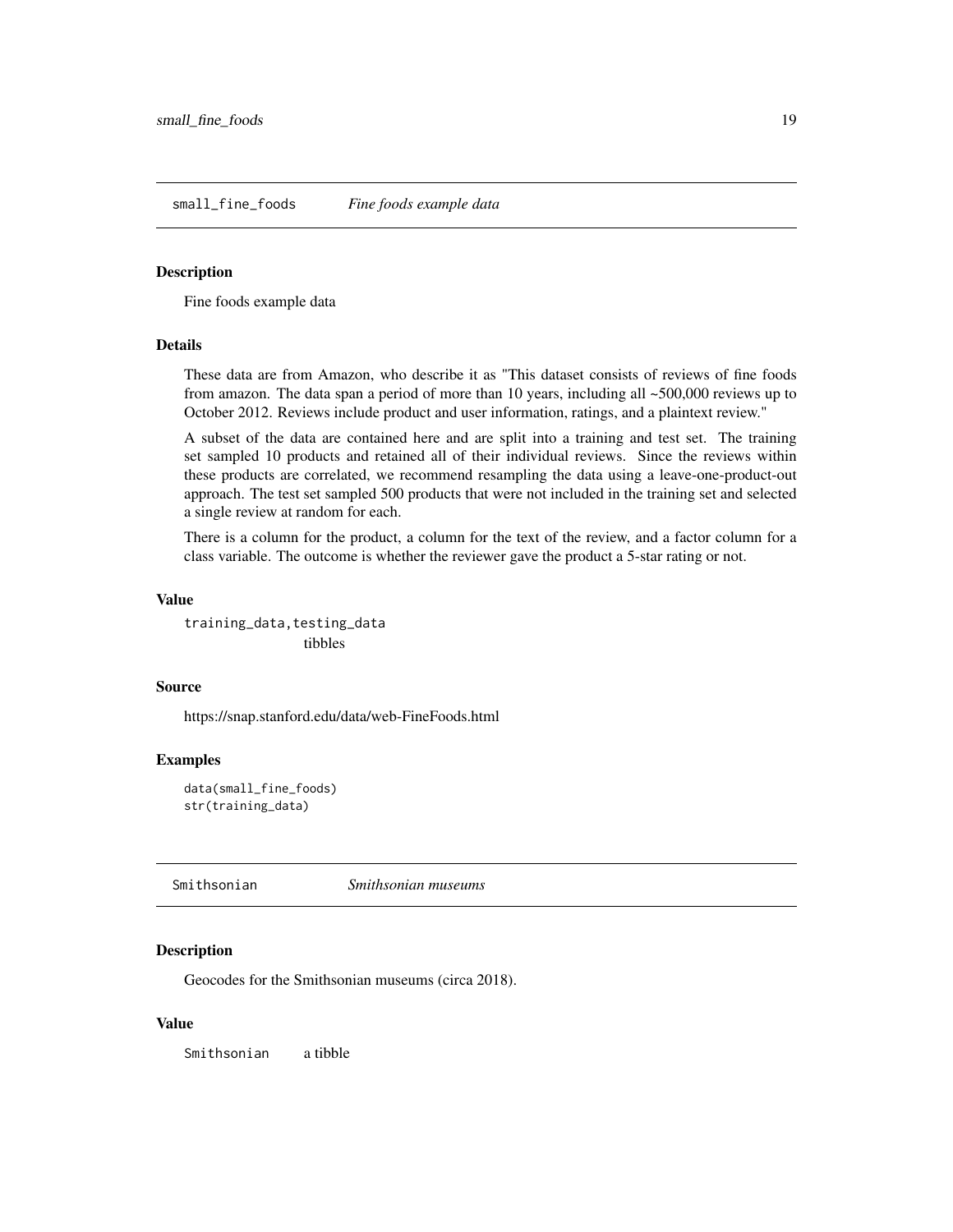## Source

https://en.wikipedia.org/wiki/List\_of\_Smithsonian\_museums

## Examples

data(Smithsonian) Smithsonian

solubility\_test *Solubility predictions from MARS model*

## Description

Solubility predictions from MARS model

#### Details

For the solubility data in Kuhn and Johnson (2013), these data are the test set results for the MARS model. The observed solubility (in column solubility) and the model results (prediction) are contained in the data.

## Value

solubility\_test a data frame

## Source

Kuhn, M., Johnson, K. (2013) *Applied Predictive Modeling*, Springer

## Examples

```
data(solubility_test)
str(solubility_test)
```
<span id="page-19-0"></span>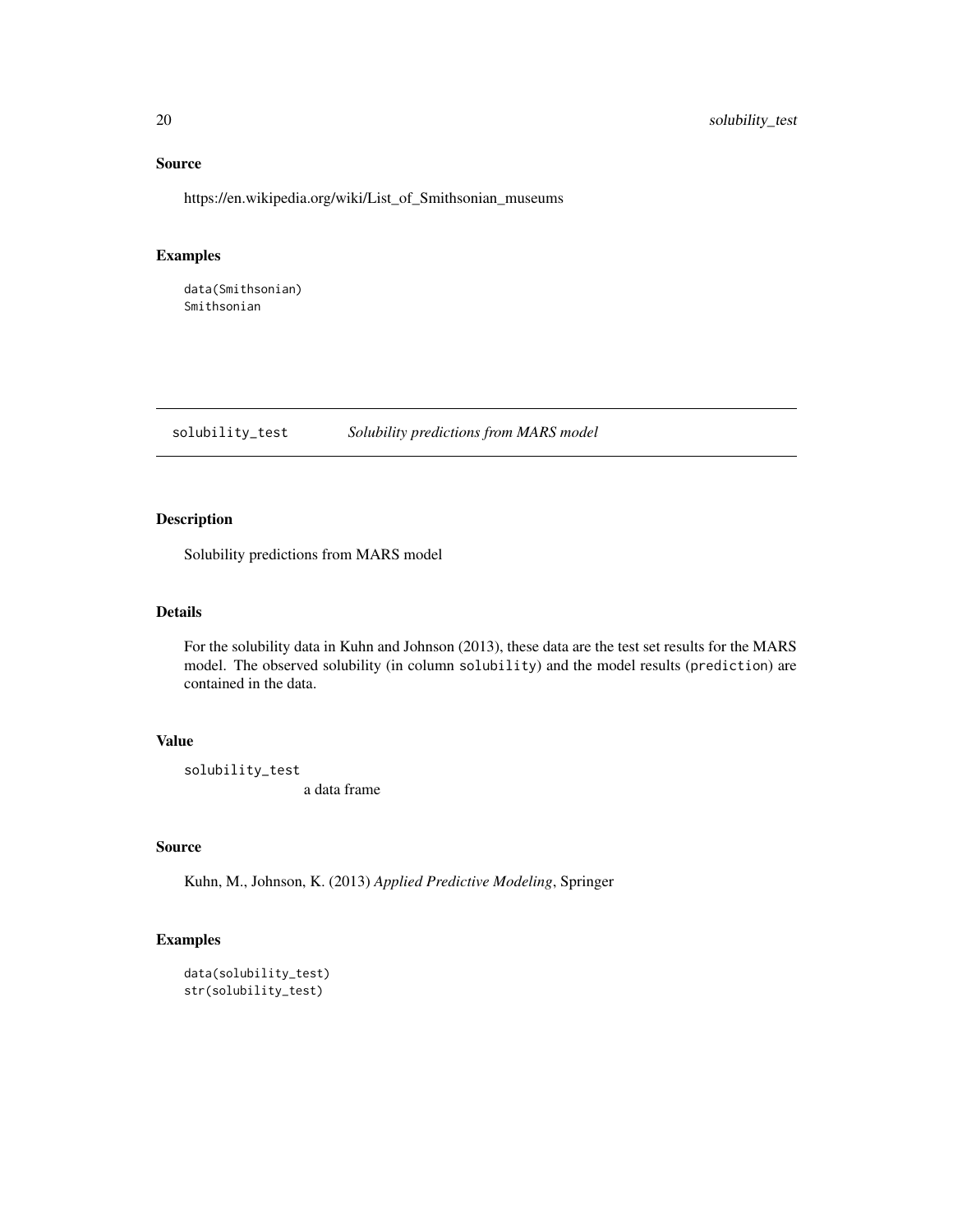<span id="page-20-0"></span>

Annual Stack Overflow Developer Survey Data

## Details

These data are a collection of 5,594 data points collected on developers. These data could be used to try to predict who works remotely (as used in the source listed below).

## Value

```
stackoverflow a tibble
```
#### Source

Julia Silge, *Supervised Machine Learning Case Studies in R* <https://supervised-ml-course.netlify.com/chapter2> Raw data: <https://insights.stackoverflow.com/survey/>

## Examples

data(stackoverflow)

two\_class\_dat *Two class data*

#### Description

Two class data

## Details

There are artifical data with two predictors (A and B) and a factor outcome variable (Class).

## Value

two\_class\_dat a data frame

## Examples

```
data(two_class_dat)
str(two_class_dat)
```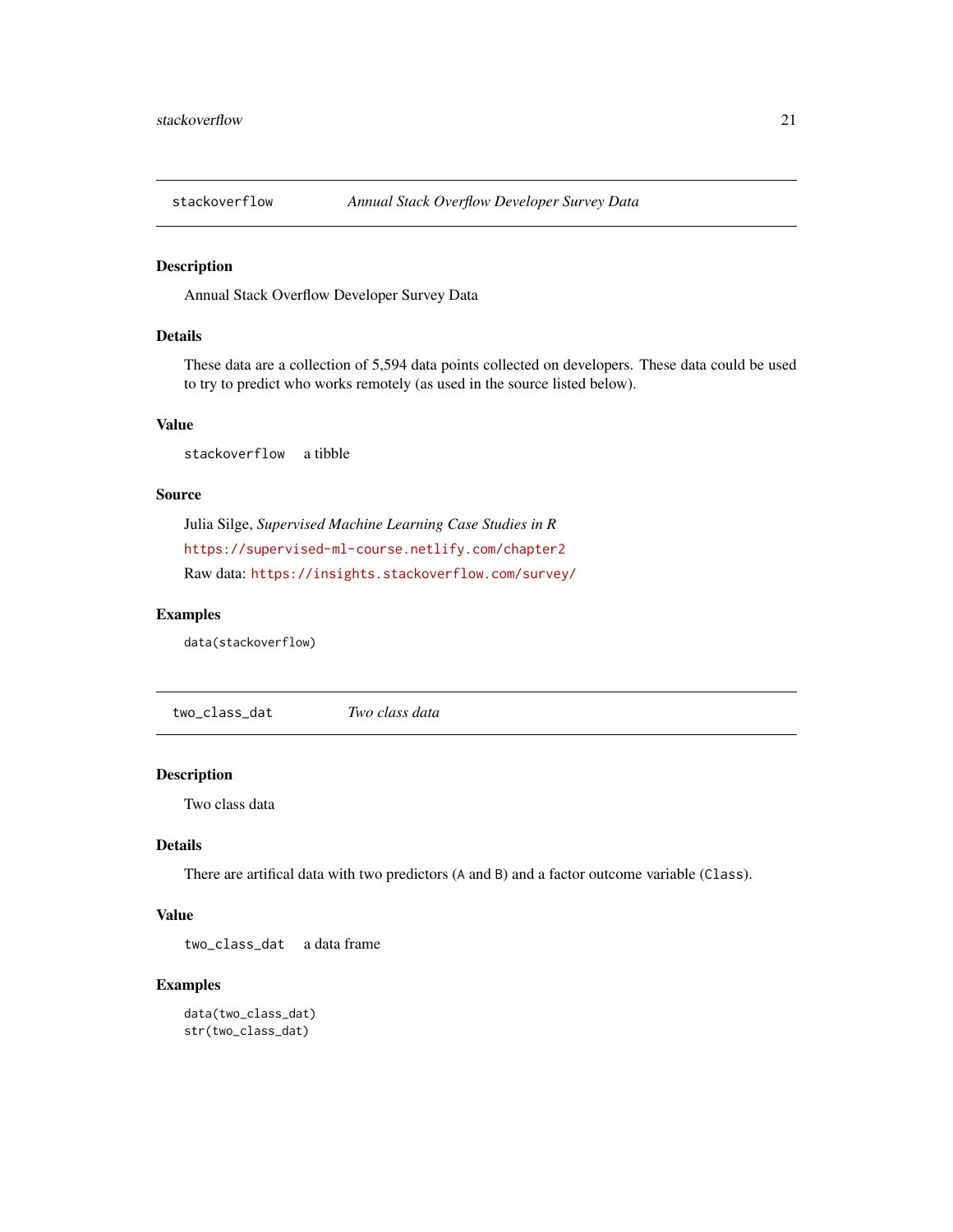<span id="page-21-0"></span>two\_class\_example *Two class predictions*

## Description

Two class predictions

## Details

These data are a test set form a model built for two classes ("Class1" and "Class2"). There are columns for the true and predicted classes and column for the probabilities for each class.

## Value

two\_class\_example a data frame

#### Examples

data(two\_class\_example) str(two\_class\_example)

wa\_churn *Watson churn data*

## Description

Watson churn data

#### Details

These data were downloaded from the IBM Watson site (see below) in September 2018. The data contain a factor for whether a customer churned or not. Alternatively, the tenure column presumably contains information on how long the customer has had an account. A survival analysis can be done on this column using the churn outcome as the censoring information. A data dictionary can be found on the source website.

#### Value

wa\_churn a data frame

#### Source

IBM Watson Analytics https://ibm.co/2sOvyvy

#### Examples

data(wa\_churn) str(wa\_churn)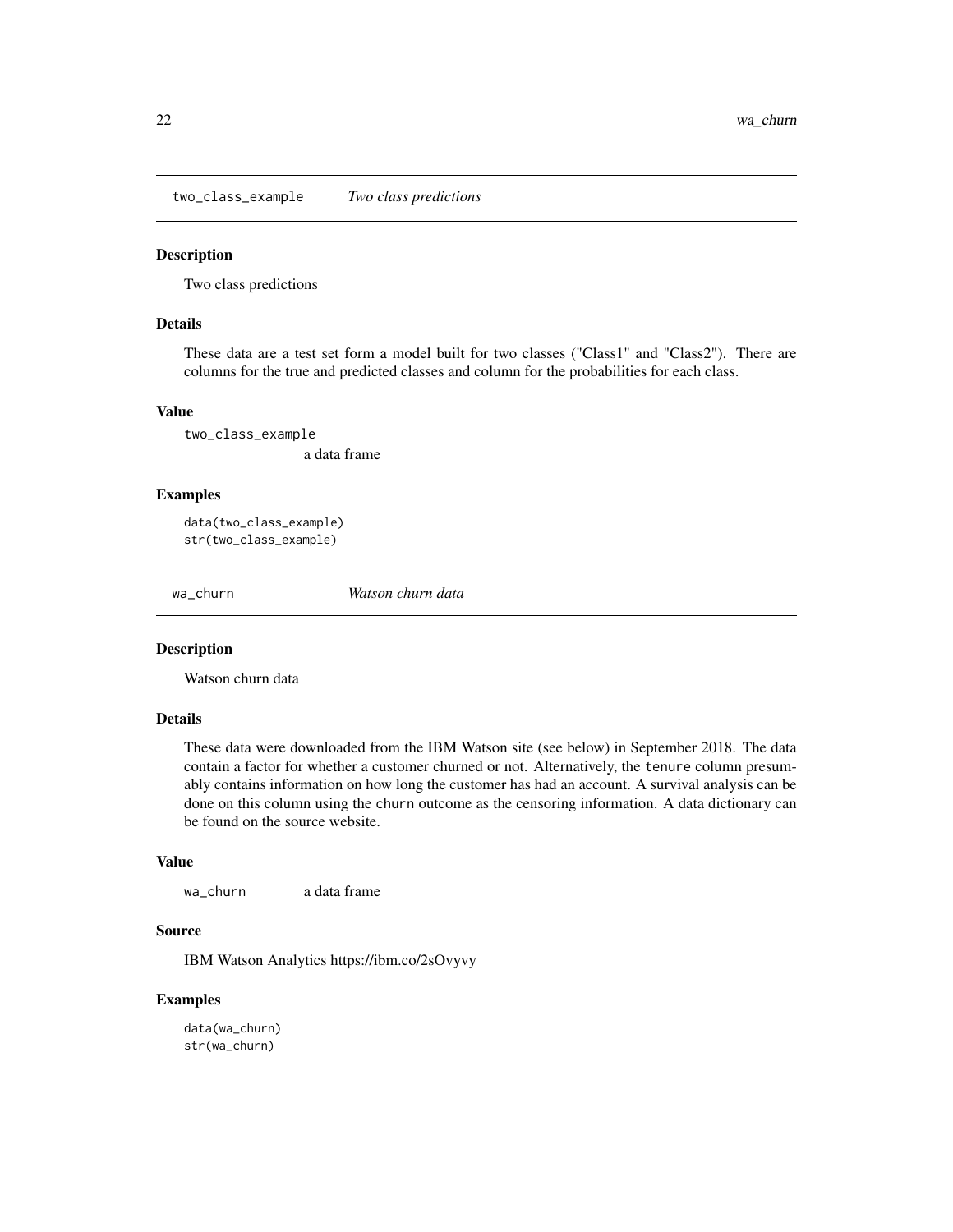# <span id="page-22-0"></span>Index

∗Topic datasets ad\_data , [2](#page-1-0) ames , [3](#page-2-0) attrition , [4](#page-3-0) biomass , [5](#page-4-0) bivariate, [5](#page-4-0) car\_prices , [6](#page-5-0) cells , [6](#page-5-0) check\_times , [7](#page-6-0) Chicago, [8](#page-7-0) concrete , [9](#page-8-0) covers , [9](#page-8-0) credit\_data , [10](#page-9-0) drinks , [10](#page-9-0) hpc\_cv , [11](#page-10-0) hpc\_data , [11](#page-10-0) lending\_club , [12](#page-11-0) meats, [13](#page-12-0) mlc\_churn , [13](#page-12-0) oils , [14](#page-13-0) okc , [14](#page-13-0) okc\_text , [15](#page-14-0) parabolic , [15](#page-14-0) pathology , [16](#page-15-0) pd\_speech , [16](#page-15-0) penguins , [17](#page-16-0) Sacramento, [18](#page-17-0) scat , [18](#page-17-0) small\_fine\_foods , [19](#page-18-0) Smithsonian , [19](#page-18-0) solubility\_test , [20](#page-19-0) stackoverflow , [21](#page-20-0) two\_class\_dat , [21](#page-20-0) two\_class\_example , [22](#page-21-0) wa\_churn, [22](#page-21-0)

ad\_data , [2](#page-1-0) ames , [3](#page-2-0) attrition , [4](#page-3-0) biomass, <mark>[5](#page-4-0)</mark> bivariate , [5](#page-4-0) bivariate\_test *(*bivariate *)* , [5](#page-4-0) bivariate\_train *(*bivariate *)* , [5](#page-4-0) bivariate\_val *(*bivariate *)* , [5](#page-4-0) car\_prices , [6](#page-5-0) cells , [6](#page-5-0) check\_times , [7](#page-6-0) Chicago, [8](#page-7-0) concrete , [9](#page-8-0) covers , [9](#page-8-0) credit\_data , [10](#page-9-0) drinks , [10](#page-9-0) hpc\_cv, [11](#page-10-0) hpc\_data , [11](#page-10-0) lending\_club , [12](#page-11-0) meats, [13](#page-12-0) mlc\_churn , [13](#page-12-0) oils , [14](#page-13-0) okc , [14](#page-13-0) okc\_text , [15](#page-14-0) parabolic, [15](#page-14-0) pathology , [16](#page-15-0) pd\_speech , [16](#page-15-0) penguins , [17](#page-16-0) Sacramento, [18](#page-17-0) scat , [18](#page-17-0) small\_fine\_foods , [19](#page-18-0) Smithsonian , [19](#page-18-0) solubility\_test , [20](#page-19-0) stackoverflow , [21](#page-20-0) stations *(*Chicago *)* , [8](#page-7-0)

testing\_data *(*small\_fine\_foods *)* , [19](#page-18-0)